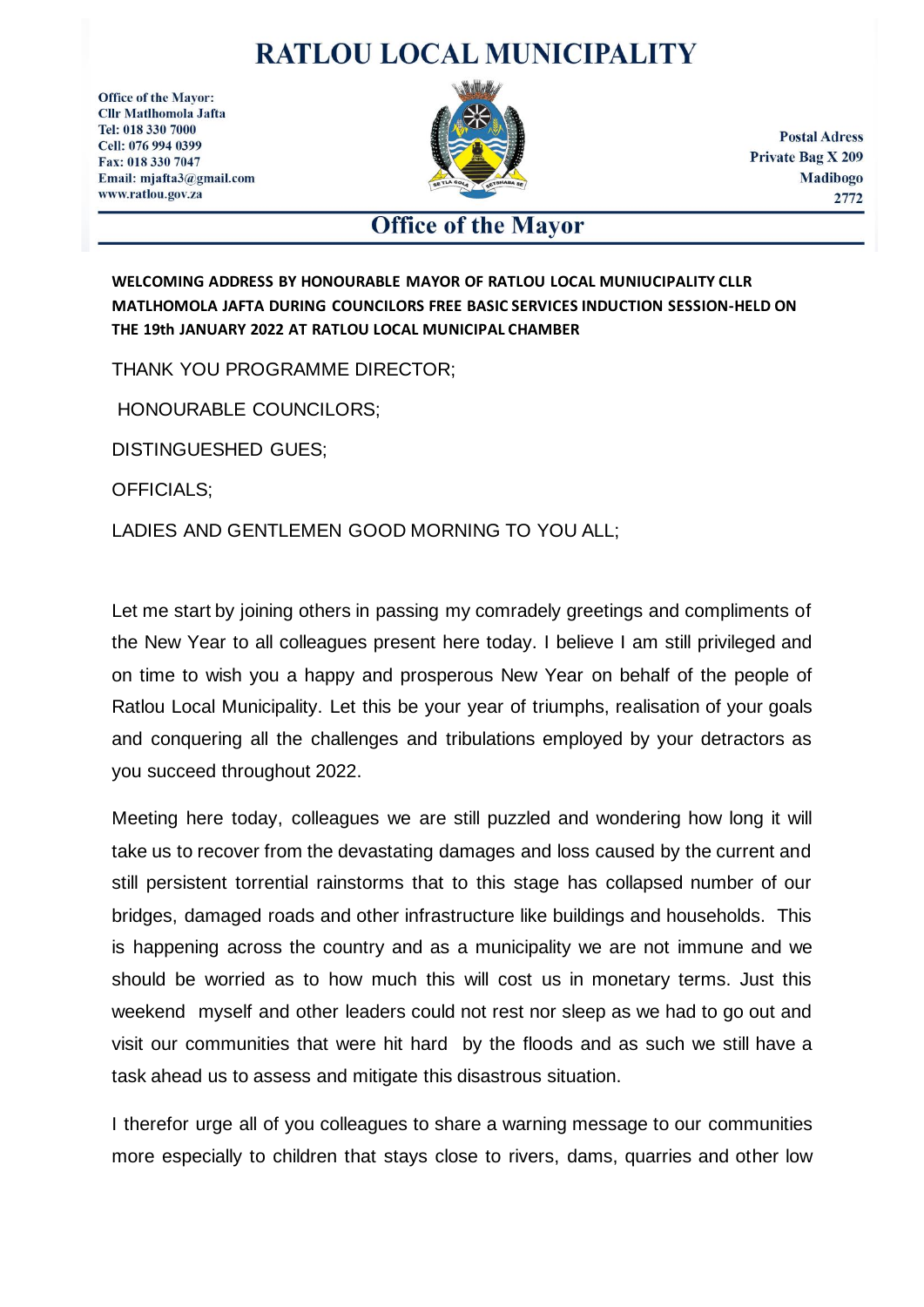lying or flood lines area. If you are aware of any place notorious for holding water such as excavations and inundation please warn young children not to go anywhere near such nor to try to cross over such dangerous areas to avert death as a result of drowning.

Just having listening to the President during his January 8 Statement address, I was motivated and highly encouraged when he denounced corruption, maladministration, violence and ill-discipline by politicians and administration in the public sector more especially if you want to remain being a member of the organisation that I and some of you belong to. The President also said the National Development Plan informs policies that will help government reach the goals that are contained in the Freedom Charter and therefore must be supported by all of us.

I welcome the opportunity of being here today amongst the leaders of our municipality with my colleagues in council and senior government officials that are here today to familiarize and guide us in terms of what to expect and do us we interact to seamlessly coordinate and facilitate service delivery to our people.

To my fellow councillors perhaps it would be important for me to remind all of us our official responsibilities in terms of the relevant legislation; Building developmental local government is a journey and requires visionary leadership on the part of councillors to ensure they provide guidance and support to the municipal administration.

The constitution of the republic I in a way outlines other goals for municipalities as:  $\bullet$ To ensure the provision of services to communities in a sustainable manner • To promote social and economic development • To provide safe and healthy environments • To encourage public involvement in matters of local government. I know that since we assumed our official duties we have always been working very hard to achieve these goals and the journey continues.

In that way, colleague we will also be addressing the goals that our revolution seek to attain. **Alluta Continua**!!!!